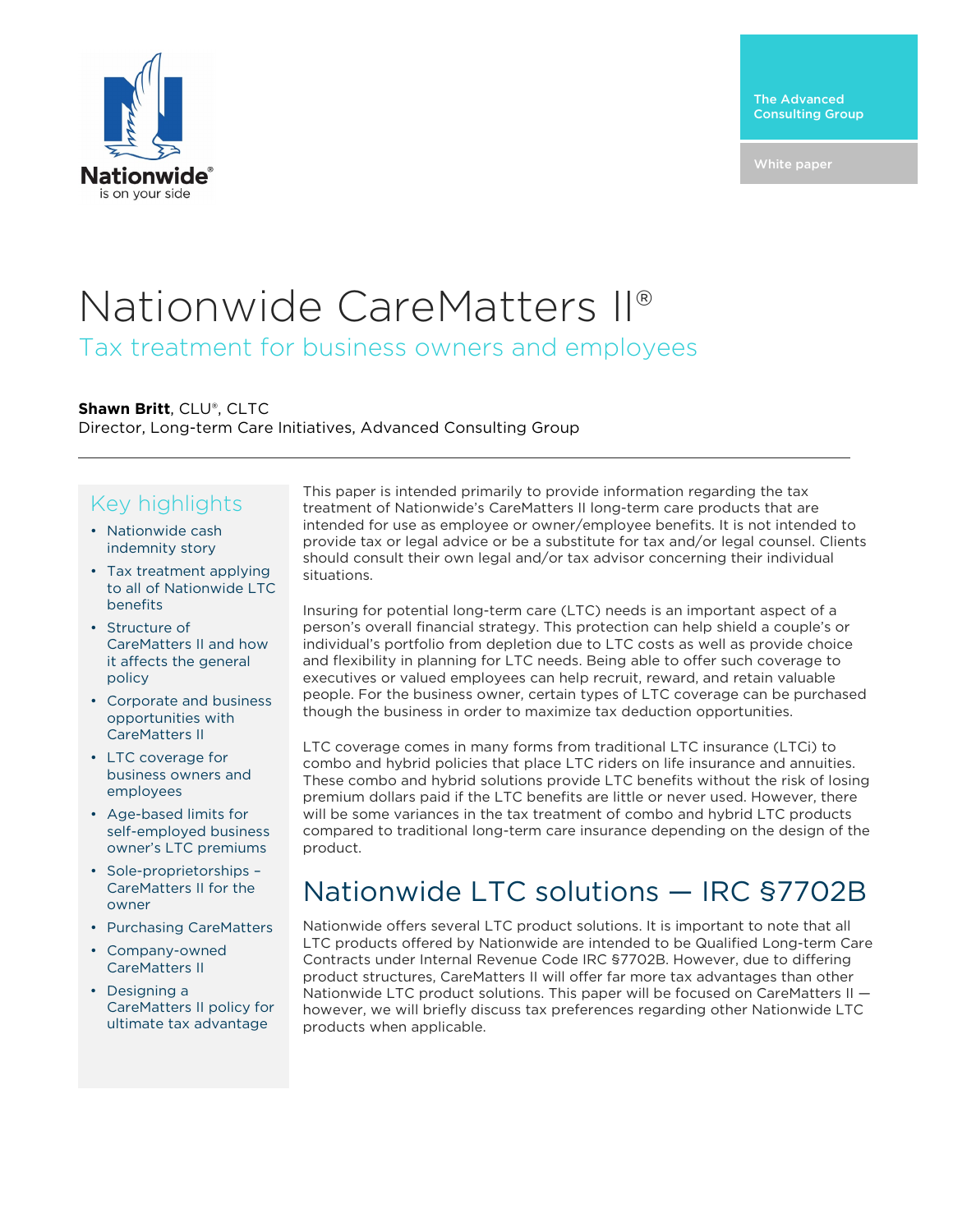### Nationwide — paying cash indemnity LTC benefits

All Nationwide LTC products — including CareMatters II — pay LTC benefits by cash indemnity - and Nationwide places no restrictions on how LTC benefits are used by the recipient. In addition, all Nationwide LTC claims regardless of the specific product - will be processed under the identical claim procedure.

The policy owner is eligible to be paid the maximum available monthly LTC benefit but may take less if desired. All LTC benefits collected are considered to be a distribution of LTC benefits to the policy owner. LTC benefits are generally tax free, subject to IRS limitations.

Once all claims requirements have been met, no monthly paperwork is required to receive the monthly LTC benefits. Regulations require that an insurance company paying qualified LTC benefits (which includes Nationwide) must:

- recertify all LTC claims at least once every 12 months, and
- require submission of a Plan of Care for the insured as part of the claims and recertification process.

It is the policy owner's obligation to submit the proper documentation for claims requirements.

### Tax treatment applying to all Nationwide LTC policy solutions

#### **The importance of HIPAA and IRC §7702B**

IRC §7702B defines a Qualified Long-term Care Insurance Contract (which includes LTC Riders and Linked Benefit LTC policies) as well as the potential tax-deductibility of premiums paid and tax treatment of LTC benefits received by the policy owner. HIPAA (which will be referenced throughout this paper) refers to the Health Insurance Portability and Accountability Act of 1996, which enacted IRC §7702B.

#### **LTC benefits are generally paid tax-free**

LTC benefits will be tax free as long as the amount received is within the IRS limits. The governing provision defines the amount of tax free LTC benefits as follows. The policy owner may receive tax free, cumulative of all policies on an insured, the greater of:

- the HIPAA per diem amount established for the period of claim, OR
- actual qualifying long-term care costs incurred.

If long-term care benefits are collected from more than one policy, care should be taken to ensure that part of the benefit does not become taxable. Any LTC benefit amount collected above the defined IRS limits will be taxed as ordinary income. The policy owner may choose to take less than the full maximum monthly benefit amount, which can help prevent a portion of the LTC benefits from becoming taxable as income. However, for maximum efficiency of collecting CareMatters II benefits, please keep in mind that taking a smaller LTC benefit will delay reaching the Extension of Benefits pool, which only pays while the insured is alive and on LTC claim.

#### **Who is responsible for any taxes due on the LTC benefits?**

The policy owner is responsible for any taxes due on LTC benefits paid that exceed IRS limits. This is important to remember in circumstances where the policy owner and the insured are not the same person. *Nationwide pays LTC benefits to the policy owner.*

#### **How is taxation treated when there are multiple LTC policies owned on an insured?**

If there are multiple LTC policies in place on one insured, and there are different or numerous policy owners, then  $the insured – if they are one of the policy owners – will get first rights to the tax-free benefits (per the IRS)$ </u> formula). All other owners will then share in any remaining tax-free amounts or taxes due on a pro-rata basis. If none of the policy owners are the insured, then the tax-free amounts and/or taxable amounts will be shared on a pro-rata basis.

#### **Are LTC benefits tax-free if the policy is a MEC?**

Yes. The same provision that determines tax-free LTC benefits will apply even to policies that are a MEC (Modified Endowment Contract). When LTC benefits are being paid via a LTC rider (this applies to all Nationwide LTC products), the LTC benefit is paid as an acceleration of the death benefit. LTC benefits paid from an Extension of Benefits Rider or an Inflation Rider (available only on YourLife CareMatters and CareMatters II) are pure LTC benefits. In either case these benefits remain tax-free per IRS guidelines because they are not withdrawals or loans under the MEC rules.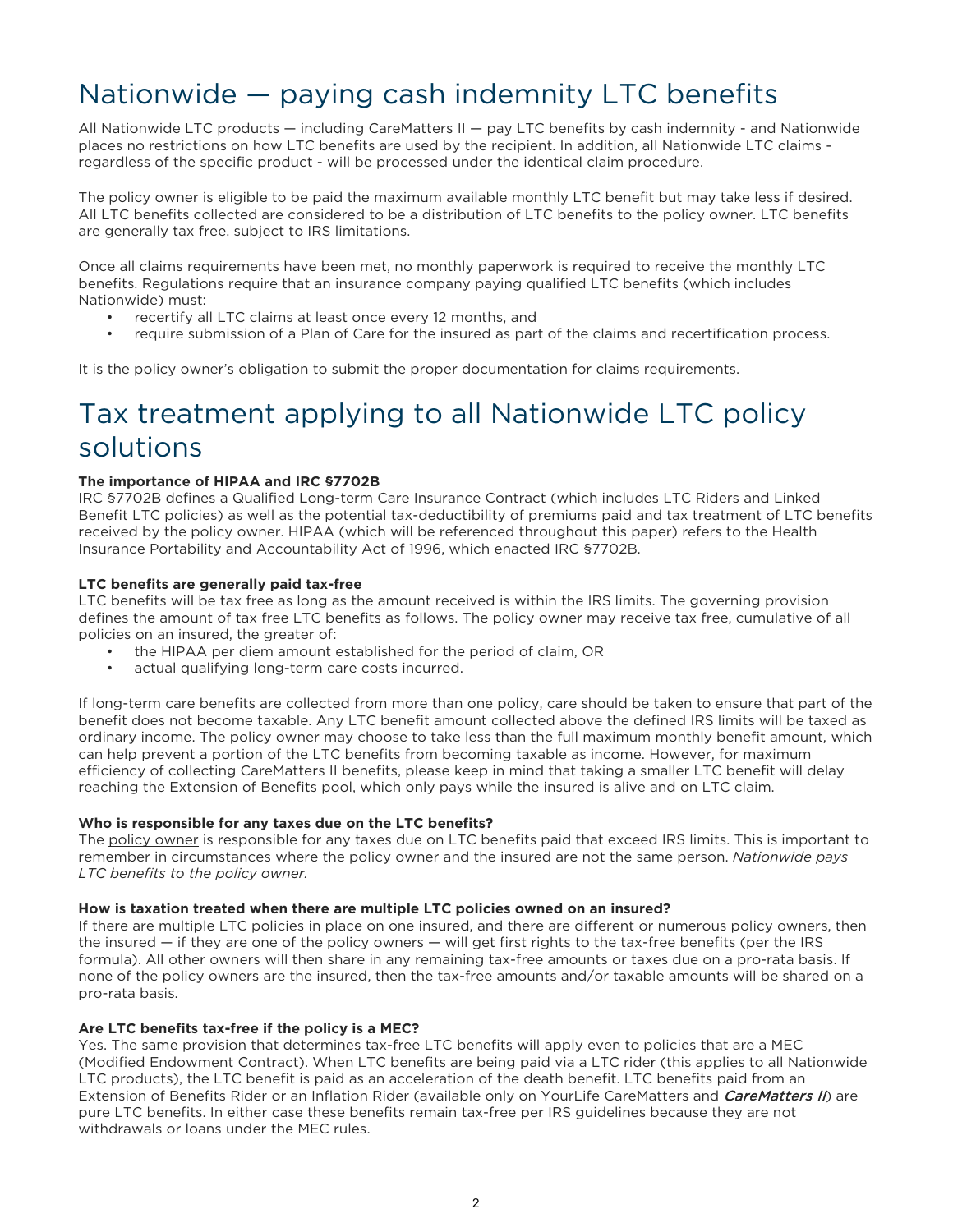#### **What happens when the policy is a MEC?**

Occasionally a life insurance policy with a LTC rider, and many times a CareMatters or CareMatters II policy will be a MEC (modified endowment contract). This means the policy failed to pass what is known as the 7-pay test.

- **Life insurance with an LTC rider** will most often be a MEC as a result of a single pay or very short premium schedule with new money.
- **YourLife CareMatters** is almost always a MEC due to the structure of the policy
- **CareMatters II** may result in fewer MEC policies due to the structure of the policy. Longer premium schedules — such as pay to attained age 65 and pay to attained age 100 — are also less likely to be MECs.

#### **When a policy has MEC status:**

- LTC benefits are received tax free (within IRS limits)
- Death benefits are paid to a beneficiary tax free
- Distributions via loans or withdrawals are taxed last-in first-out to the extent of gains in the policy and may be subject to a pre-age 59 ½ penalty of 10%.

YourLife CareMatters and CareMatters II are not designed as an ideal vehicle to take withdrawals and loans from. If withdrawals and loans are taken, they will have a negative impact on the LTC benefits and death benefit.

## Structure of CareMatters II and how it affects the general policy

Before moving forward, it helps to understand how Nationwide CareMatters II is structured in regard to how the riders attached to the life insurance policy are paid for. This structure sets CareMatters II apart from many other LTC hybrid and combo products including Nationwide LTC Riders and the original YourLife CareMatters.

CareMatters II is the only Nationwide LTC product that is structured with four separate policy components which are all paid with separately identifiable premiums.

- The base policy is **fixed premium universal life insurance**. It is paid for with a separate identifiable premium.
- **The LTC rider** (which accelerates the specified amount) is paid for with a separate identifiable premium. It is not a charge deducted from cash value and has no impact on the cost basis of the policy.
- **The Extension of Benefits Rider** if chosen, extends LTC benefits once the LTC rider has accelerated the entire specified amount. This rider is paid for with a separate identifiable premium. It is not a charge deducted from cash value and has no impact on the cost basis of the policy.
- The optional **Inflation Benefits Rider** provides the opportunity for the LTC benefit amount to grow over time. This rider is paid for with a separate identifiable premium. It is not a charge deducted from cash value and has no impact on the cost basis of the policy.

#### No annual 1099-R reporting and no phantom gain with CareMatters II

The majority of LTC riders on life insurance and some linked benefit LTC policies pay for LTC policy costs by taking monthly deductions from the cash value. When this is done, it is considered a "non-taxable distribution" from the policy that reduces the cost basis. As long as the policy remains in force, no taxable event will occur. But if the policy is surrendered, a "phantom" gain can result that will be taxed as ordinary income.

Because CareMatters II pays LTC costs with separate identifiable premiums, not as charges deducted from cash value, there are no "non-taxable distributions" to cause a reduction of cost basis. As a result:

- There is no annual 1099-R reporting in relation to the LTC components of the CareMatters II policy
- If a CareMatters II policy is surrendered, there is no 1099-R reporting (phantom) assuming there is neither a) a gain in cash value, or b) a loan balance. LTC premiums paid with HSA dollars or tax deductions taken on LTC premiums paid will be recaptured as income upon surrender of the policy.

Please remember that CareMatters II is the ONLY Nationwide LTC product with separately identifiable LTC premiums. All other Nationwide LTC solutions are subject to the annual 1099-R reporting of charges deducted from cash value to pay for LTC costs.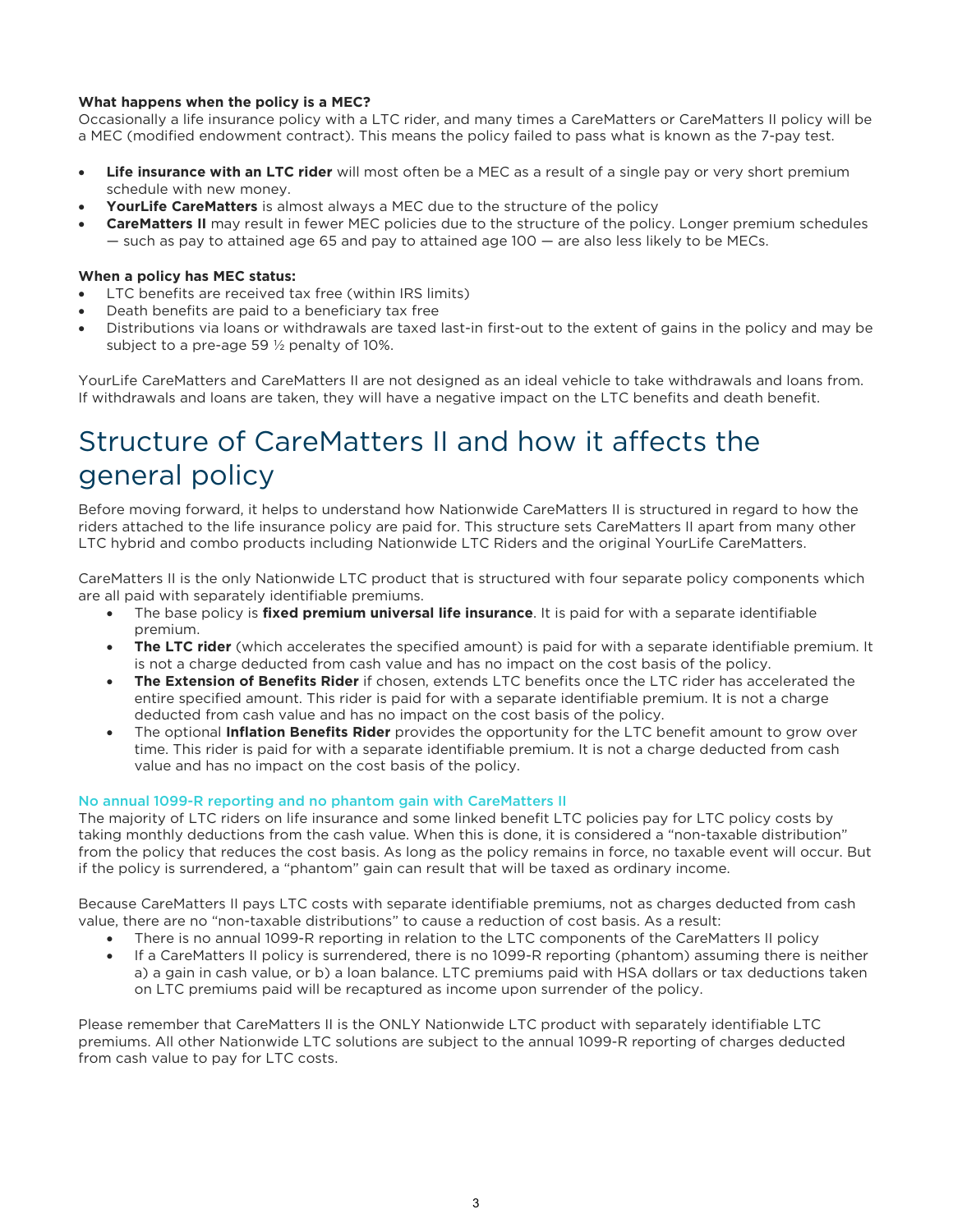### Hierarchy of tax advantages for purchasing CareMatters II

Business purchases (C-Corp. owner/EE or employee of any business entity)



Self-employment health insurance deduction up to agebased limits

Individual tax deduction up to age based limits subject to 10% floor)

Pay LTC premiums with HSA distributions – up to age-based limits

## Corporate and business opportunities using CareMatters II

There is a broader range of tax incentives for business owners purchasing CareMatters II through their business rather than purchasing the policy individually. One advantage is that business owners will get the qualifying deduction as an "above the line" deduction, which is not subject to the 10% floor required of individual tax payers. The following information will break down these opportunities for business owners of various entities; but first, it may help to understand the value of an "above the line" deduction.

### **What is the difference between an "Above the Line" deduction and a "Below the Line" deduction?**

- Simply put, an "above the line" deduction is a deduction that is taken directly from gross income to help establish the Adjusted Gross Income (AGI)
- Whereas a "below the line" deduction is subtracted from the AGI after it has been established. Since some tax deductions can only be taken upon reaching a "floor percentage" of AGI, the "above the line" deduction is generally considered more valuable to a tax payer.

|             | Gross Income                                                                                |
|-------------|---------------------------------------------------------------------------------------------|
| minus       | Above the line deductions (expenses to a business, etc.)                                    |
| establishes | <b>Adjusted Gross Income (AGI)</b>                                                          |
| minus       | Adjusted Gross Income (AGI)<br>Standard and itemized deductions (below the line deductions) |
| establishes | <b>Taxable Income</b>                                                                       |

### Providing LTC coverage for business owners and employees

Many opportunities exist for a business to offer LTC coverage that will be owned by the owner/employee or nonowner/employees with varying tax advantages. Among these opportunities are:

- Voluntary work site LTC coverage
- Employer funded LTC coverage for employees
- LTC coverage for owner/employees of pass-through entities
- LTC coverage for owner/employees of a C-Corporation
- Company owned LTC coverage for owner/employee or employees

The extent of the tax advantages depends on the type of entity and how it is funded. While the rules for the LTC components of CareMatters II are the same as for traditional LTC policies, the life insurance component of CareMatters II will add some complexity to the tax treatment of the policy.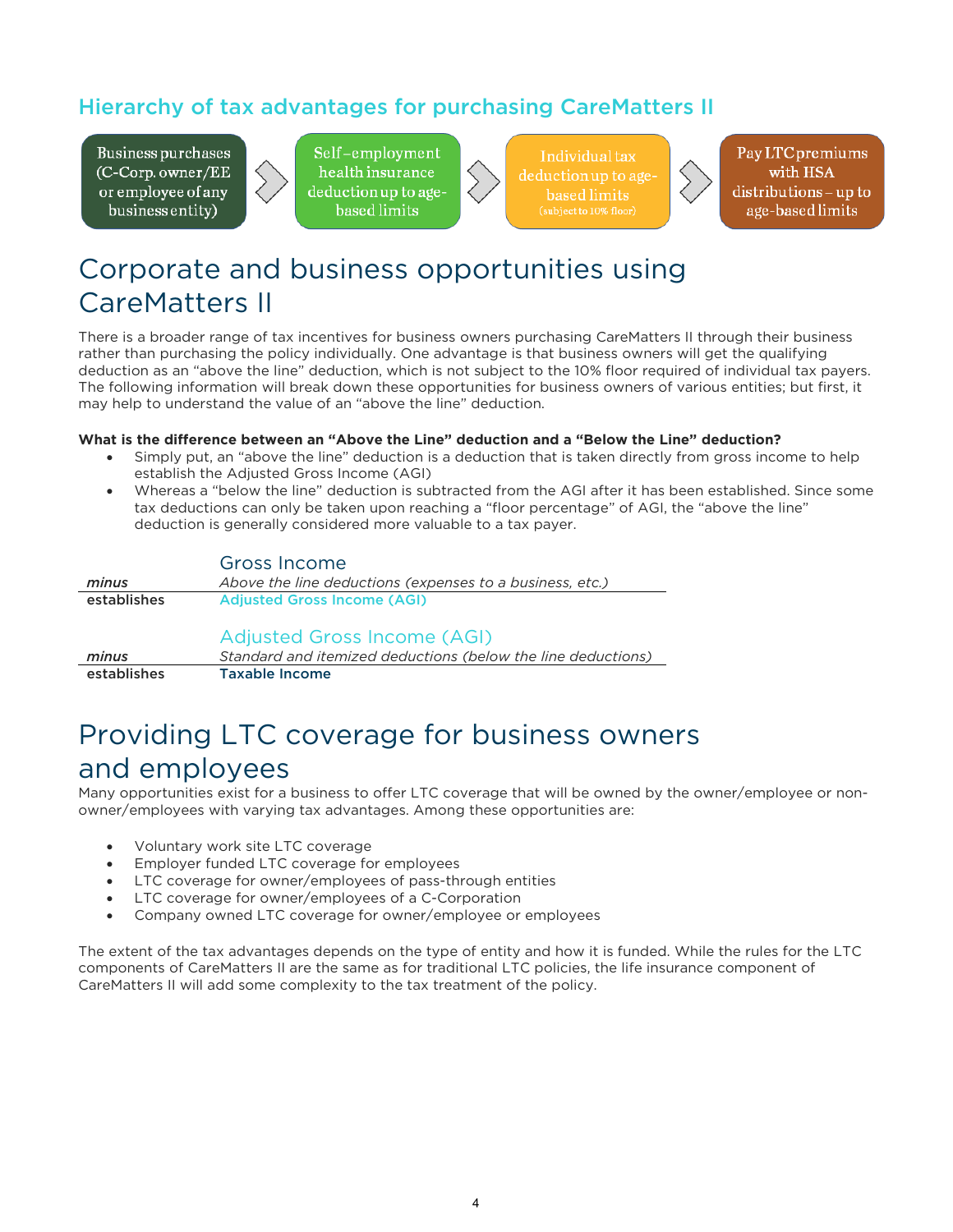# Voluntary work site LTC coverage

Employees have the option to purchase LTC coverage through a voluntary plan offered by the employer. This type of coverage offers the least in tax incentives but may offer other advantages, including underwriting concessions and the convenience of having premiums paid through payroll deductions. LTC insurance may not be offered as part of a cafeteria plan under IRC §125(f), therefore the CareMatters II premiums paid for through payroll deduction must come from after-tax dollars.

Fortunately, the LTC premiums are eligible for HSA reimbursement, or, eligible for a potential tax deduction for medical expenses under IRC §213(a). However, to qualify for a medical deduction the taxpayer must reach the 10% floor of out of pocket medical expenses before any tax deductions are realized. If the policy owner does not qualify for the tax deduction but owns an HSA (health savings account), they may request a reimbursement from their HSA administrator for the cost of the LTC premiums up to age-based limits. An individual may take the HSA distribution **or** the tax deduction, but not both. Please remember that only the LTC premiums qualify for these tax advantages, but not the life insurance premium.

### Employer funded LTC coverage — for nonowner/employees of any business entity or a less than 2% owner/employee of an S-Corp.

There are tax incentives for an employer of any type of business entity that provides LTC coverage to their nonowner employees. These tax incentives also apply to a less than 2% owner/employee of an S-Corporation. The employer can carve out a select group to offer LTC benefits to. When using CareMatters II, the employer can provide long-term care benefits to its employees by implementing employer funded LTC coverage - which qualifies as an accident and health plan under IRC §105(b) and IRC §106(a).

It is important to note that the amount of compensation paying the life insurance premium must be:

- considered ordinary, necessary and reasonable based on position and services rendered
- paid for actual services provided to the employer

In addition:

- premiums for the life insurance and LTC must be paid in the same year the deduction is taken
- such a policy must be fully owned by the employee
- the employer cannot have any beneficial or ownership rights to the policy

Also, please keep in mind that an employer cannot offer LTC coverage as part of a cafeteria plan (IRC §125 (f)).

#### *How it works*

- 1. The employer will carve out a select group of employees to offer LTC coverage to.
- 2. The employer will pay all premiums directly to the insurance company to purchase employee owned Nationwide CareMatters II policies for the employees in the group.
	- a. Compensation used to pay the employee's life insurance premiums will be fully tax deductible by the employer as "an ordinary and necessary business expense".
- 3. The funds used to pay the life insurance premium will be recognized by the employee as compensation received and will be fully taxable to the employee as ordinary income.
	- a. The employer if they wish can provide additional compensation to the employee to help cover the taxes owed on the compensation that paid for the life insurance portion of the policy.
- 4. IRC §106 states that when an employer pays the premiums for an employee's qualified LTC coverage, the premiums should be fully deductible to the employer as accident and health insurance.
- 5. IRC §106 also states that the payments for an accident and health plan (which includes tax-qualified LTC) will not be included in the employee's income.
- 6. Any LTC benefits the employee receives will also be tax free within IRS guidelines under IRC §7702B(a)(2) and IRC §105(b).

### **The bottom line for the employer and employee with a CareMatters II policy:**

- The life insurance premiums for CareMatters II will be tax deductible to the business as paid compensation and LTC premiums will be deductible to the business as accident and health benefits.
- Only the life insurance premium will be treated as taxable income to the employee; LTC premiums will not be included in taxable income to the employee.
- LTC benefits will be received by the employee tax free subject to IRS guidelines.
- Death benefits to beneficiaries will be received tax free.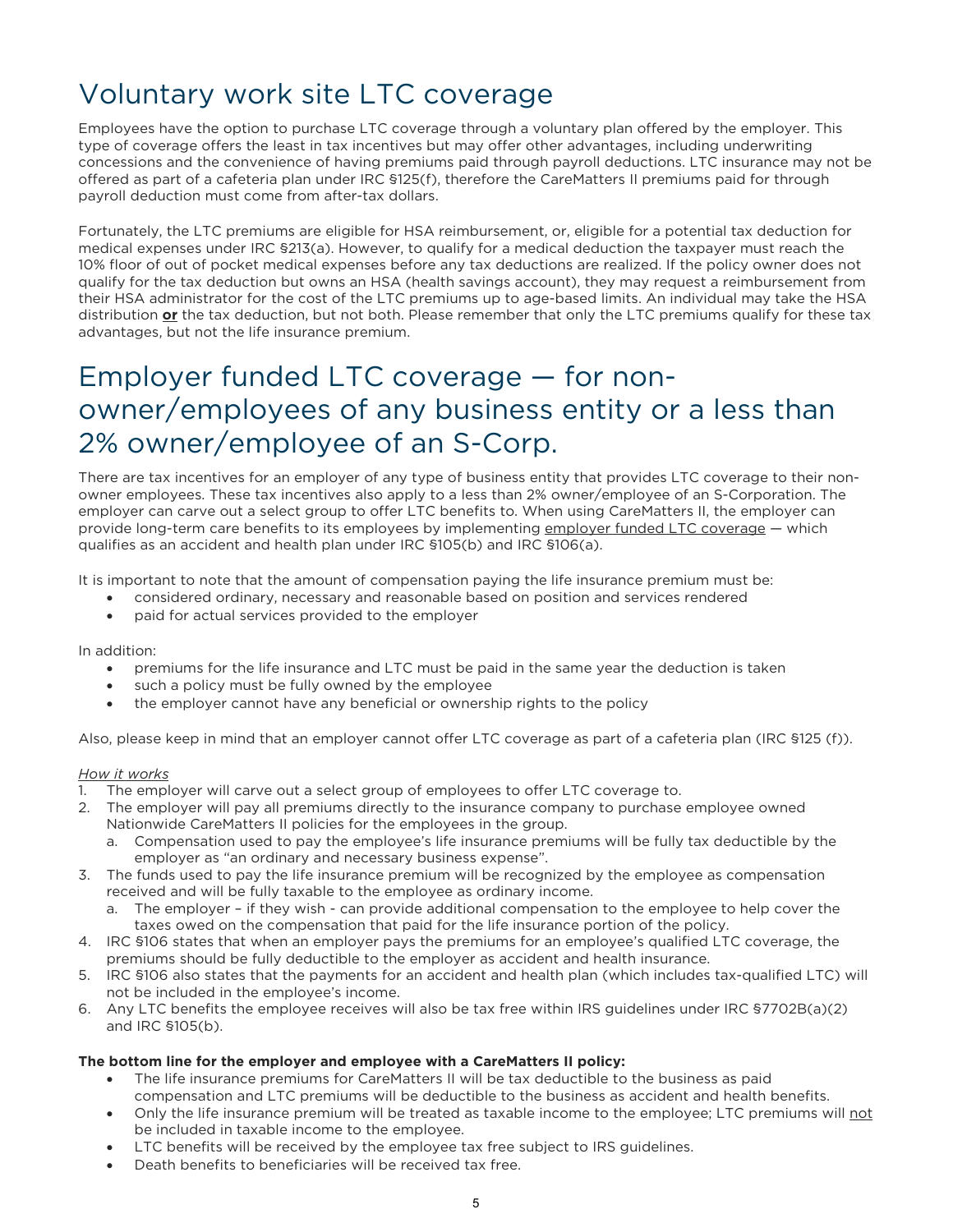Care should be taken when designing the CareMatters II policy premium schedules since the compensation used to pay the life insurance premiums must be considered reasonable by the IRS based on the employee's position and duties performed thus:

- Annual compensation used for paying life insurance premiums to attained age 65 or age 100 should generally not create a challenge, nor should there generally be a problem with a 10-year premium schedule.
- Compensation provided to pay one-time single premiums and in some cases premiums for 5- year payment schedules - should be looked at carefully to see if they will meet the requirement of reasonable compensation based on services rendered, the position held, and the income level of the employee.

Please note that if the employer funds the LTC premiums of CareMatters II through a flexible spending arrangement, the employee must include the cost of those premiums in gross income per IRC §106(c). In turn, the premiums will be HSA eligible — or — eligible for the IRC §213 medical deduction. The tax deduction will require the individual taxpayer to meet the required 10% floor of adjusted gross income and the deduction for the LTC premiums will be subject to the age-based limits.

### Pass-through entities – LTC coverage for self-employed business owners

Self-employed individuals may deduct payment of qualified LTC premiums up to the age-based limits shown in the chart below. However, the business owner will qualify for an "above the line" deduction as self-employment health insurance — and will not be subject to the 10% AGI floor.

These age-based limits will also apply to self-employed business owners who pay qualified LTC premiums for their spouse and dependents. Pleases note that if a self-employed individual or their spouse is eligible to participate in an employer subsidized LTC insurance plan, LTC premiums cannot be deducted as a business expense for any calendar month in which the individual was eligible.

| Attained age before<br>end of tax year | 2018    | 2019    | 2020    |
|----------------------------------------|---------|---------|---------|
| 40 or under                            | \$420   | \$420   | \$430   |
| $41 - 50$                              | \$780   | \$790   | \$810   |
| $51 - 60$                              | \$1,560 | \$1,580 | \$1,630 |
| $61 - 70$                              | \$4,160 | \$4,220 | \$4,350 |
| $71 +$                                 | \$5.200 | \$5.270 | \$5,430 |

Each type of pass-through entity has slight variations in how LTC premiums should be paid and how they are labeled for purposes of tax advantages.

### **Sole proprietorships**

The sole proprietor can pay for their CareMatters II premium personally and take the age-based deduction for LTC premiums (but not the life insurance premiums) as self-employed health insurance according to IRC §162(i). The tax deduction for the LTC premiums will be treated as an above the line deduction, thus not subject to the 10% of AGI limitation. The policy must be personally owned, and the business may not have any ownership or beneficial rights to the policy.

#### **Partnership or LLC**

A partner of a partnership, or member of a Limited Liability Corporation (LLC) taxed as a partnership can have the partnership purchase CareMatters II for the partners or members. The LTC premiums paid directly by a partnership for the partners may be deductible under IRC §707(c) as "guaranteed payments". Partners are not considered employees, hence IRC §106 will not apply to exclude LTC premiums paid from the partner's income.

The result is that the life insurance premium as well as the LTC premiums will be included in the partner's income. However, the partners are treated as "self-employed" — and thus a partner/member can personally deduct the LTC premium under IRC §162(i) as self-employment health insurance. While the deductible amount will be subject to the age-based limitations, it will be an above the line deduction and therefore not subject to the 10% floor.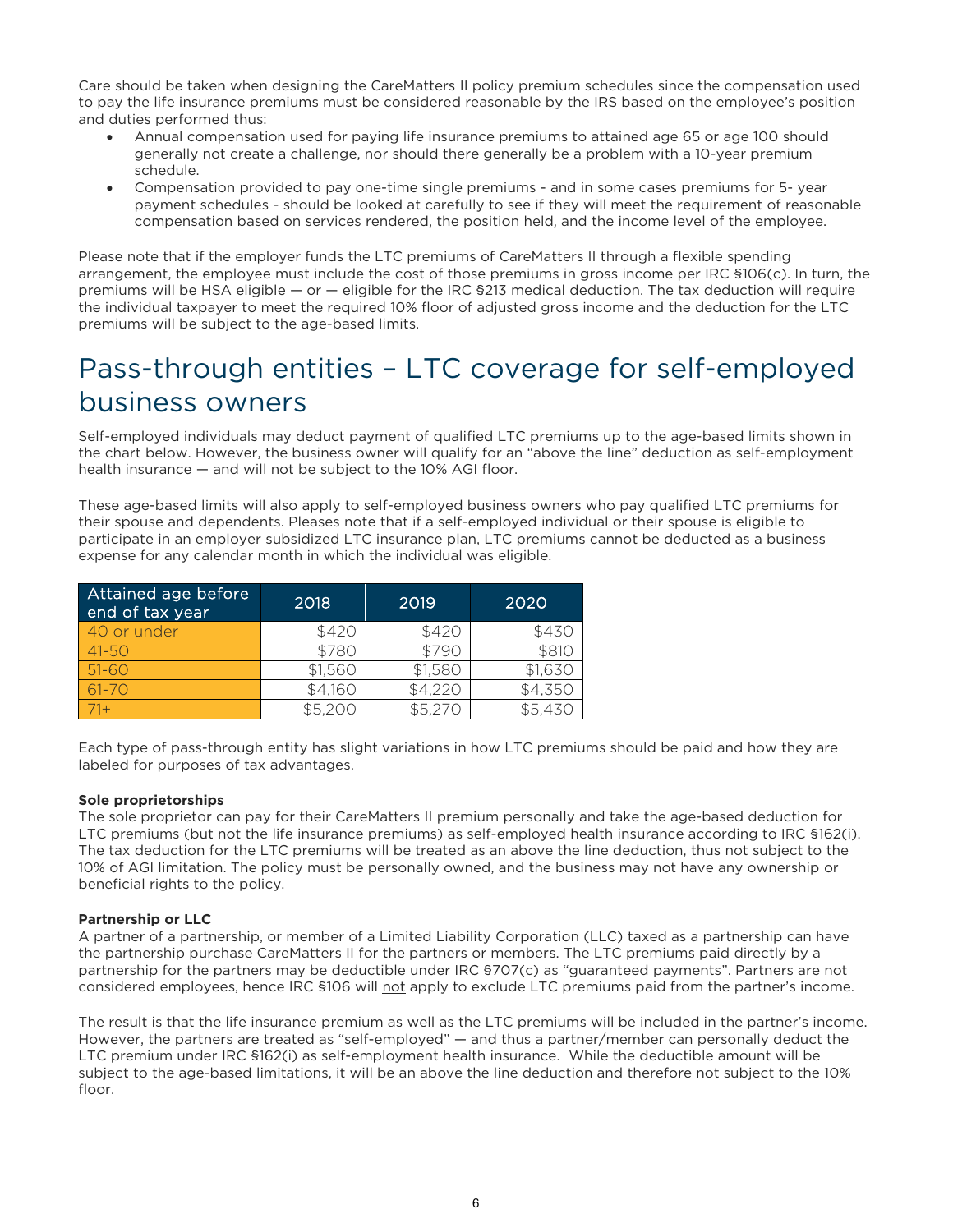#### **S-Corporation — business owner who is also an employee**

LTC benefits for the more than 2% owner/employee

A more than 2% owner literally owns more than 2% of the business, not just exactly 2%. To be qualified for the tax advantages allowed for an S-Corporation owner, the owner must:

- be a greater than 2% owner on at least one day of the tax year
- and be a bona fide employee of the business

Family attribution rules apply per IRC §318, so any stock owned by a spouse, child, grandchild or parent will be considered in evaluating the requirements for more than 2% ownership.

Ideally, the S-Corporation should have the business pay the CareMatters II premiums. Per IRC §1372, the greater than 2% owner/employee will be treated as a partner in a partnership; thus, LTC premiums for the greater than 2% owner/employee (spouse and dependents) are deductible to the business — up to age-based limits — as selfemployment health insurance and may be taken as an above the line deduction. The amount used to pay the premiums for the life insurance component of CareMatters II will be deductible to the business as compensation paid; and also included in the owner's income as compensation received.

If the more than 2% owner/employee pays the LTC premiums personally, then the business will need to formally reimburse the LTC premium portions of the CareMatters II policy to the owner with a written agreement to qualify the deduction as an employer plan on the owner's individual tax return.

*A less than 2% shareholder in an S-Corporations* would be treated as a non-owner/employee. Please refer back to *"Employer funded LTC coverage for non-owner/employees of any business entity"*.

| CareMatters II – Taxation and deductions for pass-through entities                 |                                                                                                             |                                                                                                             |                                                                                                             |
|------------------------------------------------------------------------------------|-------------------------------------------------------------------------------------------------------------|-------------------------------------------------------------------------------------------------------------|-------------------------------------------------------------------------------------------------------------|
|                                                                                    | <b>S-Corporation</b>                                                                                        | <b>Partnership or LLC</b>                                                                                   | <b>Sole Proprietor</b>                                                                                      |
| Applies to:                                                                        | Greater than 2% owner<br>who is also an employee                                                            | Partner or member of the<br>partnership or LLC                                                              | Sole Proprietor                                                                                             |
| Policy owner of<br><b>CareMatters II</b>                                           | Shareholder - must also<br>be an employee                                                                   | Partner or Member -<br>treated as "self-employed"                                                           | Sole Proprietor - treated<br>as "self-employed"                                                             |
| <b>Business tax deduction</b><br>for CareMatters II<br>premiums                    | Full deduction for life <sup>1</sup> and<br>LTC portions as employee<br>compensation paid                   | Full deduction for life <sup>1</sup> and<br>LTC portions as a<br>guaranteed payment                         | Full deduction for life <sup>1</sup> and<br>LTC portions as employee<br>compensation                        |
| <b>Taxation to policy</b><br>owner                                                 | Entire premiums for life<br>and LTC are included as<br>taxable wages                                        | Entire premiums for life<br>and LTC are included in<br>adjustable gross income                              | Entire premiums for life<br>and LTC are included in<br>adjustable gross income                              |
| Tax deduction to policy<br>owner for LTC<br>premiums - above the<br>line deduction | Lesser of premium amount<br>or age-based limit as self-<br>employment health<br>insurance                   | Lesser of premium amount<br>or age-based limit as self-<br>employment health<br>insurance                   | Lesser of premium amount<br>or age-based limit as self-<br>employment health<br>insurance                   |
| Can business also<br>provide coverage for<br>spouse and<br>dependents?             | Yes - under same rules as<br>owner. If also an employee,<br>then employee rules apply                       | Yes - under same rules as<br>owner                                                                          | Yes - under same rules as<br>owner.                                                                         |
| Will LTC benefits be<br>paid tax-free?                                             | Yes $-$ the greater of: the<br>per diem amount for the<br>claim year or qualified LTC<br>expenses incurred. | Yes $-$ the greater of: the<br>per diem amount for the<br>claim year or qualified LTC<br>expenses incurred. | Yes $-$ the greater of: the<br>per diem amount for the<br>claim year or qualified LTC<br>expenses incurred. |
| <b>Can business benefit</b><br>from the policy?                                    | $No$ – the business may not<br>benefit directly or<br>indirectly                                            | $No$ – the business may not<br>benefit directly or<br>indirectly                                            | $No$ – the business may not<br>benefit directly or<br>indirectly                                            |

### C-Corporations — business owner who is also an employee

The richest tax advantages for business owners is for the owner/employee of a C-Corporation who is buying LTC coverage through the business. The owner must be a bona fide employee — not just a shareholder in the company — and must be paid for actual work that will hold up as "reasonable" in order for the compensation to qualify as a business deduction.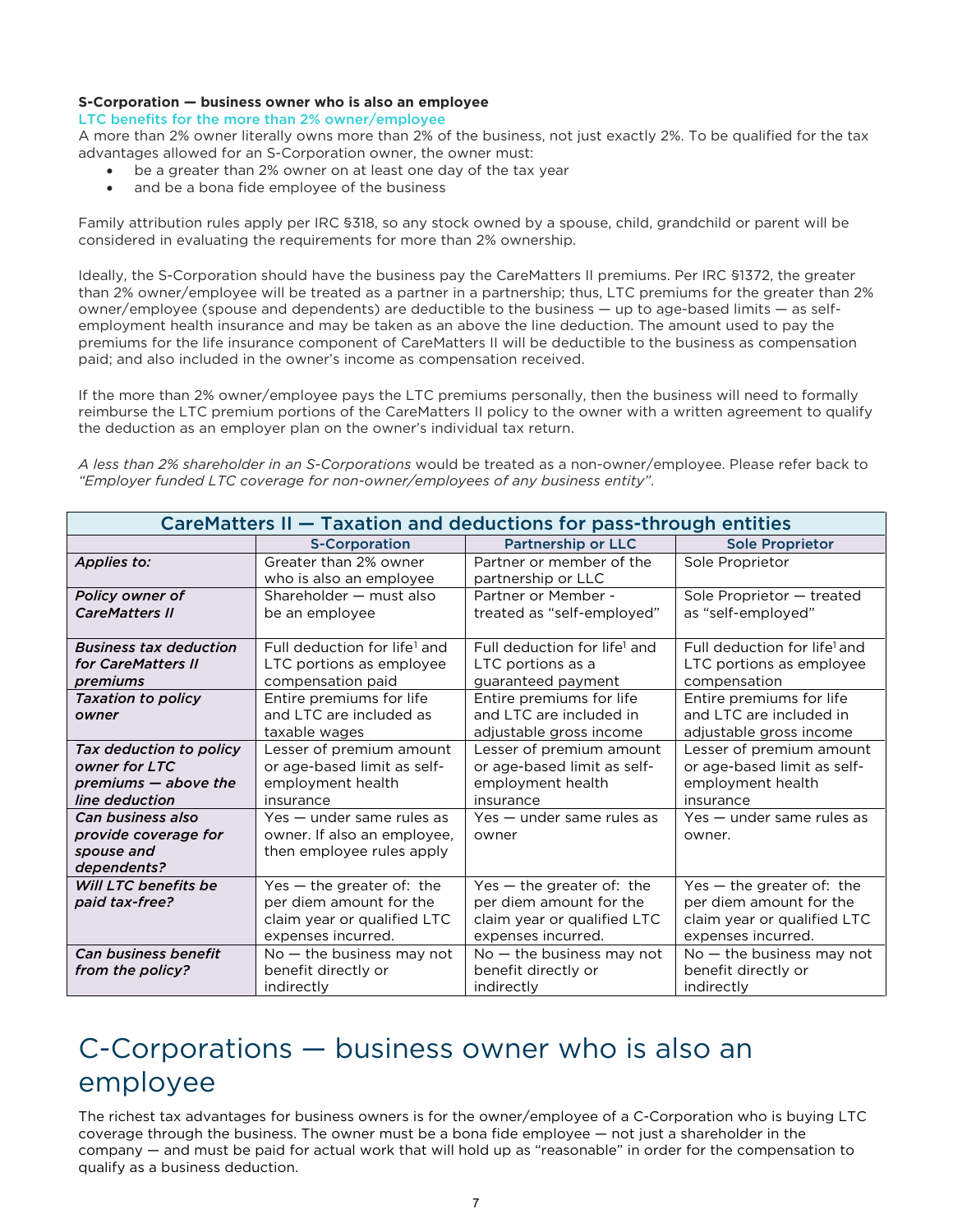While life insurance and LTC insurance can be offered to selective employees without non-discrimination testing to avoid premiums being construed as a dividend to the owner, the C-Corporation should "carve out" a group of employees for which LTC benefits will be provided. This group should not be based solely on being a shareholder, but rather, a class of employees eligible to participate in the "employee LTC benefit program" based on factors such as position, length of service, etc. (i.e. officers or senior executives of the corporation).

The C-Corporation will pay all premiums directly to the insurance company to purchase a Nationwide CareMatters II policy for the owner/employee. Please note that the CareMatters II LTC premiums must be paid directly by the corporation and must be 100% at corporate expense. LTC premiums cannot be paid in such a manner that could be construed as a "reduction in salary agreement". And again, LTC insurance may not be offered as part of a cafeteria plan under IRC §125(f).

When an employer uses CareMatters II to provide LTC benefits to an owner/employee, the corporation may deduct the full amount of the LTC premiums paid. Age-based limits do not apply to employer paid LTC coverage for employees or for owner/employees of a C-Corporation. The life insurance premiums will be treated as income to the employee and will be fully deductible as compensation paid. The LTC premiums paid will be tax deductible as accident and health premiums under IRC §106.

In turn, the owner/employee will recognize the amount of the life insurance premiums as ordinary taxable income. The corporation – if they wish - can provide additional compensation to the owner/employee to help cover the taxes owed. In addition, the premiums paid for the LTC portion of the policy will be excluded from the owner/employee's income and LTC benefits will be received tax free within IRS guidelines under IRC §105(b) and IRC §7702B(a)(2).

### **Non-employee shareholders of a C-Corporation**

Should the C-Corporation purchase a CareMatters II policy for a non-employee shareholder, all life insurance premiums and LTC premiums will be included in the income of the shareholder, and none of the policy premiums will be deductible to the corporation.

| CareMatters II - Taxation and Deductions for C-Corporation and Employees |                                                                                              |                                                                                |                                                                                 |  |
|--------------------------------------------------------------------------|----------------------------------------------------------------------------------------------|--------------------------------------------------------------------------------|---------------------------------------------------------------------------------|--|
|                                                                          | <b>C-Corp. Owner/employee</b>                                                                | <b>Employee (any entity)</b>                                                   | < 2% owner/EE of S-Corp                                                         |  |
| <b>Owner of CareMatters II</b>                                           | Owner/employee                                                                               | Employee                                                                       | < 2% owner/employee                                                             |  |
| Tax deduction as<br>business expense for<br>premiums paid                | Full deduction of life <sup>1</sup> and<br>LTC premium as<br>compensation paid               | Full deduction of life <sup>1</sup> and<br>LTC premium as<br>compensation paid | Full deduction for life <sup>1</sup> and<br>LTC premium as<br>compensation paid |  |
| <b>Taxation to</b><br>employee/policy owner <sup>2</sup>                 | Life premiums are included<br>as taxable wages. LTC<br>premiums are excluded<br>from income. | Life premiums are included<br>as taxable wages. LTC<br>premiums are excluded.  | Life premiums are included<br>as taxable wages. LTC<br>premiums are excluded.   |  |
| Can spouse and<br>dependents be covered?                                 | Yes, premiums part of EE's<br>compensation as shown<br>above                                 | Yes, premiums part of EE's<br>compensation as shown<br>above                   | Yes, premiums part of EE's<br>compensation as shown<br>above                    |  |
| Are LTC benefits tax-<br><i>free?</i>                                    | $Yes - per IRS$ limitations                                                                  | $Yes - per IRS$ limitations                                                    | $Yes - per IRS$ limitations                                                     |  |
| <b>Can business benefit</b><br>from the policy?                          | $No$ – the business may not<br>benefit directly or indirectly                                | $No$ – the business may not<br>benefit directly or indirectly                  | $No$ – the business may not<br>benefit directly or indirectly                   |  |

### Company owned policies with CareMatters II

There are times when a business may want to provide LTC coverage to employees using a CareMatters II policy but maintain rights of policy ownership — particularly in regard to controlling a policy's cash value and naming the business as the death benefit beneficiary. This may be the case whether the insured is an owner/employee or non-owner/employee. In such cases, the specific tax deductions available for the LTC premiums paid by the business will depend on the type of business entity and whether the insured/participant is an owner/employee or non-owner/employee.

The calculation of the tax deduction for LTC premiums of a business owned policy will follow the rules as previously described for each business entity, and whether the insured is an owner/employee or non-owner employee. In addition, there are other Internal Revenue Code (IRC) requirements that must be adhered to: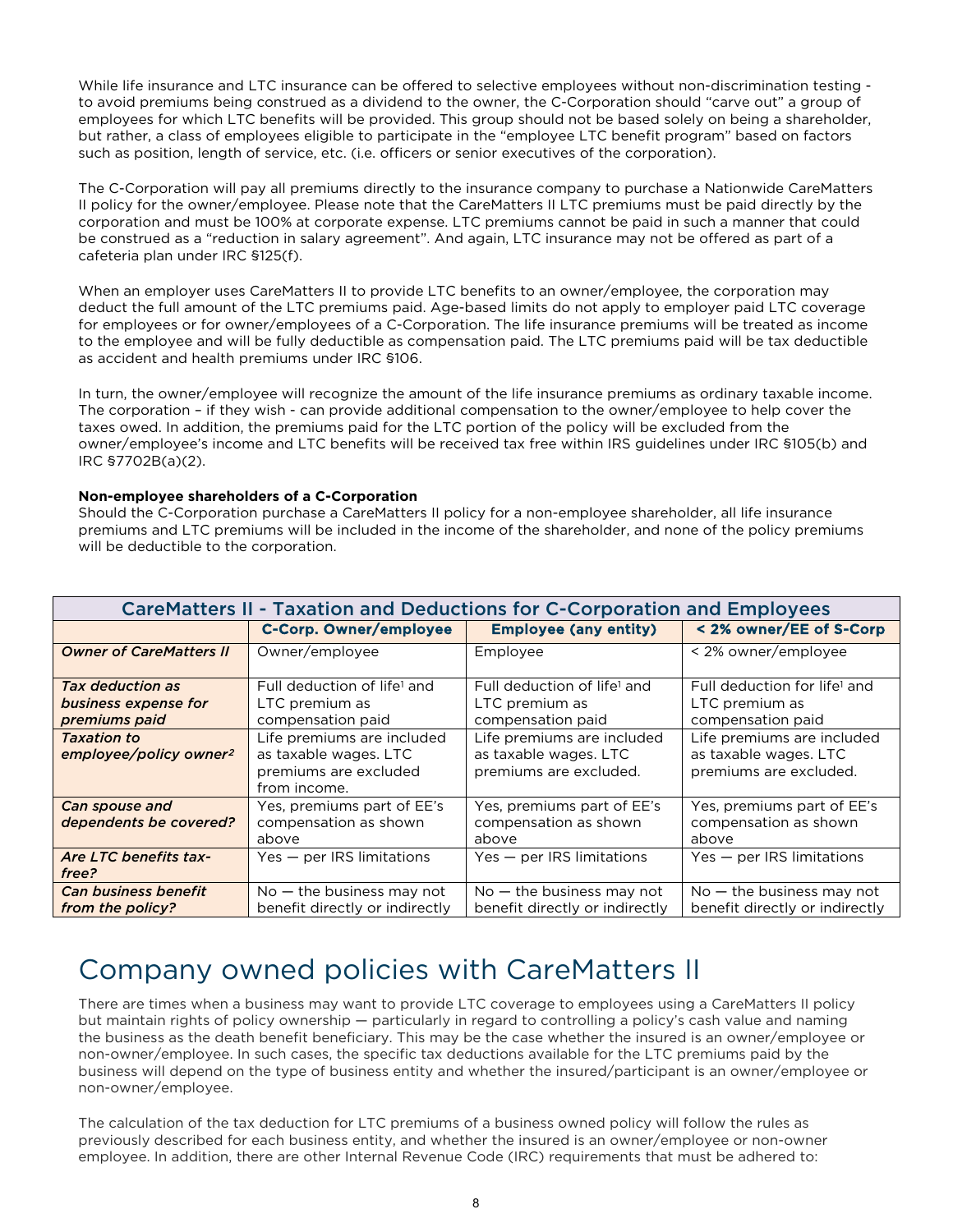- When the business owns a CareMatters II policy, the business must comply with the Notice and Consent requirement of IRC §101(j) due to the life insurance component of the policy.
- The business may not take a tax deduction for the life insurance premium when it is the owner of the policy, or a direct or indirect beneficiary of the employee's policy; as premium was not paid with compensation.
- CareMatters II pays cash indemnity LTC benefits directly to the policy owner, which in this case would be the business. LTC benefits will be received by the business income tax free subject to IRS limitations as accident and health benefits.
- The employee will receive LTC payments from the business tax free as an "accident and health benefit" under IR §105(b). Rules for LTC benefits being collected from multiple owners will apply as addressed on page 2 of this paper.
- ERISA requirements and the potential for 409(A) classification must also be considered.

# Designing a CareMatters II policy for ultimate tax advantages

It is important to understand how the LTC premiums play into the total cost of a CareMatters II policy since the way a policy is designed can impact the ratio of life insurance premium vs. LTC premiums as well as maximize the allowable LTC premium deductions for pass-through entities. The two things to consider when designing a CareMatters II policy for business situations is:

- multi-year premium schedules
- adding inflation to the policy

### **Pass-through entities**

Spreading out premium payments over a longer period of time can help owners of pass-through entities better maximize their age-based LTC premium deductions – particularly at younger ages when age-based limits are lower — resulting in less "loss of deductions". Adding inflation can increase the LTC premium amounts, which may be particularly attractive for owners purchasing coverage at ages of 61 years or older, when age-based limit amounts are much higher.

### **Employees and C-Corporation owner/employees**

For owners of a C-Corporation or for employees receiving LTC coverage from their employer, being able to increase the ratio of LTC premiums vs. life insurance premiums is important in regard to income tax savings - for while LTC premiums will be excluded from the income of an employee or C-Corporation owner/employee, the life insurance premiums will still be included in income and will be taxable.

When breaking down the separate identifiable premiums, please note that in general, the cost of the LTC premiums will go in the following order from most expensive to least expensive:

**Inflation rider premium Extension of benefits premium LTC rider premium**

When comparing a CareMatters II policy with inflation benefits that costs the same as a policy with no inflation – you will see that the policy with inflation has a lower life insurance premium and higher LTC premiums than the policy with no inflation. For example, we will look at a hypothetical situation using the same total premium to compare CareMatters II coverage for a C-Corporation owner/employee. This owner is more interested in the LTC coverage and tax management than in life insurance coverage. Because the life insurance premiums will be included in the owner's income, designing a policy with inflation can make a significant difference in lowering the life insurance premium amount that will be treated as compensation and included in the owner's income. The hypothetical policy owner is a 55-year-old male, non-smoker who is married and wishes to purchase a CareMatters II policy with a 6-year LTC benefit period.

By designing the policy with inflation, not only is there more LTC benefits at age 80 than purchasing a policy with no inflation, there is less taxable income created for each of the 5 years premiums are paid for the C-Corp owner/employee due to the shift in balance between death benefit and LTC benefits.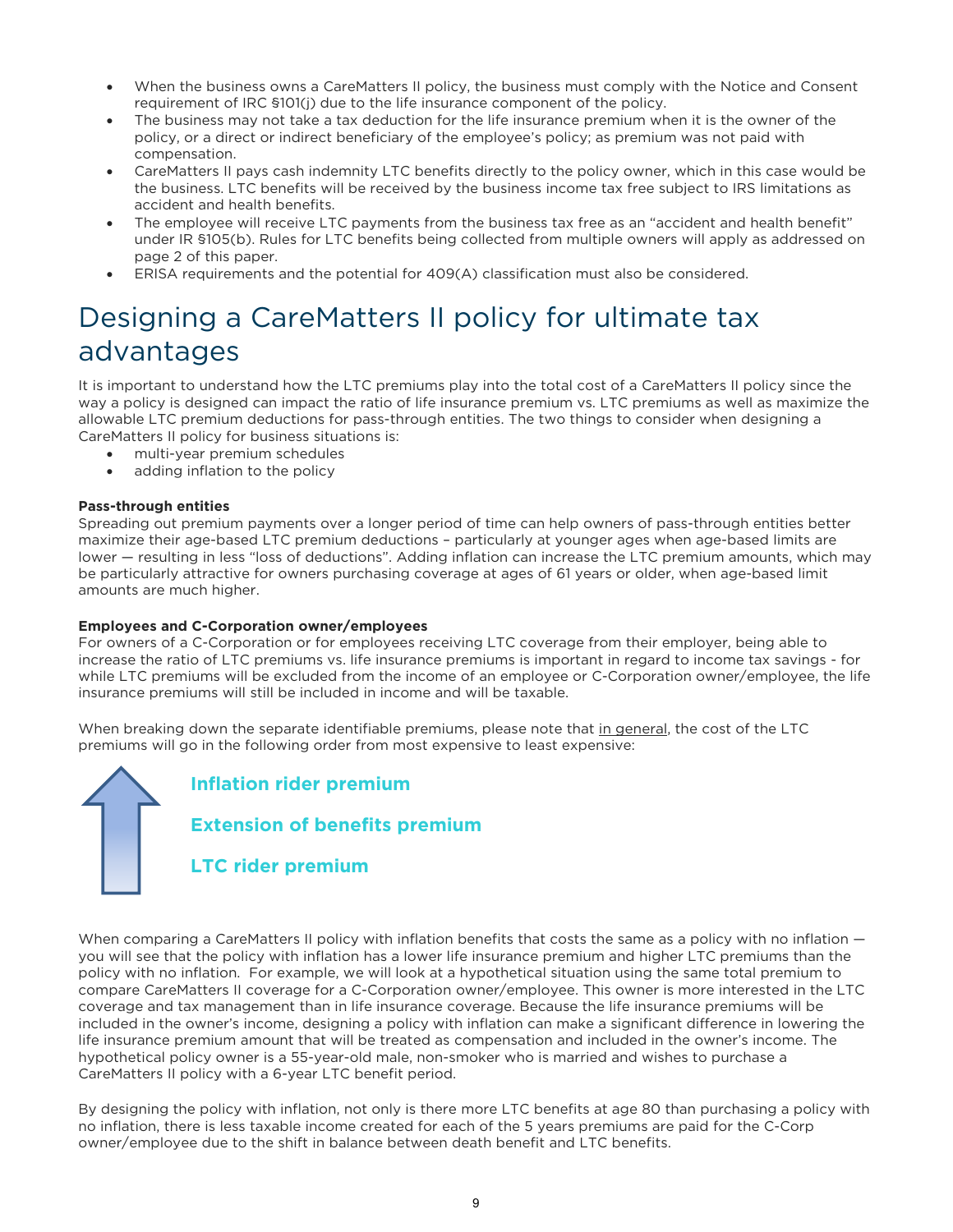The following chart summarizes the results that can be had by designing a CareMatters II policy with multi-year premiums and adding inflation. The results include:

- inflation that minimizes compensation included in the owner/employee's income, resulting in a nice income tax savings compared to the same dollar spent on a policy with no inflation
- premiums spread out over time help better justify the compensation as "ordinary and reasonable"
- for pass-through entities, premiums paid over time that can capture more tax deductions

#### C-Corporation Owner/Employee

#### 55-year-old male, non-tobacco, couples rate paying \$20,000 premium for 5 years with a 6-year LTC benefit

|                                                                                   | No Inflation                          | 3% Compound Inflation        |
|-----------------------------------------------------------------------------------|---------------------------------------|------------------------------|
| \$20,000 Premium paid over 5 years                                                | \$20,000 $\times$ 5 = \$100,000 total | 20,000 X 5 = \$100,000 total |
| Death Benefit                                                                     | \$182.564                             | \$130.884                    |
| Total LTC benefits policy year 1                                                  | \$547,963 - \$7,607 per mo.           | \$423,307 - \$5,454 per mo.  |
| Total LTC benefits at age 80                                                      | \$547,963 - \$7,607 per mo.           | \$886,311 - \$11,418 per mo. |
| Life insurance premium                                                            | \$16,092                              | \$11,536                     |
| LTC Rider premium                                                                 | \$1.383                               | \$992                        |
| Extension of Benefits rider                                                       | \$2.525                               | \$1,810                      |
| Inflation rider                                                                   | N/A                                   | \$5.662                      |
|                                                                                   |                                       |                              |
| Annual total deduction to the business <sup>1</sup>                               | \$20,000 (total \$100,000)            | \$20,000 (total \$100,000)   |
| Total annual amount paid that is included                                         | \$16,092                              | \$11,536                     |
| in owner/employee's income                                                        |                                       |                              |
| Annual for LTC premiums paid by business<br>- but excluded from employee's income | \$3,908                               | \$8,464                      |

Of course, planning according to need is every bit as important as the tax advantages.

- Shorter premium schedules will purchase more coverage than longer premium schedules.
- When planning a policy for older applicants keep in mind that when comparing a policy with inflation to a policy with no inflation that costs exactly the same amount of premium — the "break even" age may be an age that is older than the employee applicant is comfortable with. In such a case, the no inflation option may provide more LTC benefits at an age likely to need LTC.
- One must remember that when considering inflation, the same planned premium will start with less LTC benefits in the early years of the policy than will the same premium paying for a level LTC benefit with no inflation. Should LTC benefits be needed sooner than expected, the result may be less LTC benefits available than the "no inflation" policy would have provided at an age more likely to need care.

When deciding whether to add inflation or not, please consult the "Quick View" in the sales proposal for guidance on the "break even" age.

### Other things to consider

If a business purchases CareMatters II for an employee, and the employee chooses to surrender all of or a portion of the policy, then all of or a pro-rata portion representing the amount of the deduction taken by the corporation for LTC premiums paid will be recaptured as income to the employee. The employee already paid tax on the compensation used to pay the life insurance premium, thus only the LTC premiums paid by the business would be subject to income recapture.

Businesses can offer LTC benefits as part of a family plan to an employee's spouse and dependents. Should the spouse (and/or dependent) be included in the plan, the cost of the life insurance portion of the policy will be considered part of the employee's compensation. Therefore, care should be taken to plan a premium schedule that will be considered "reasonable compensation" to the employee.